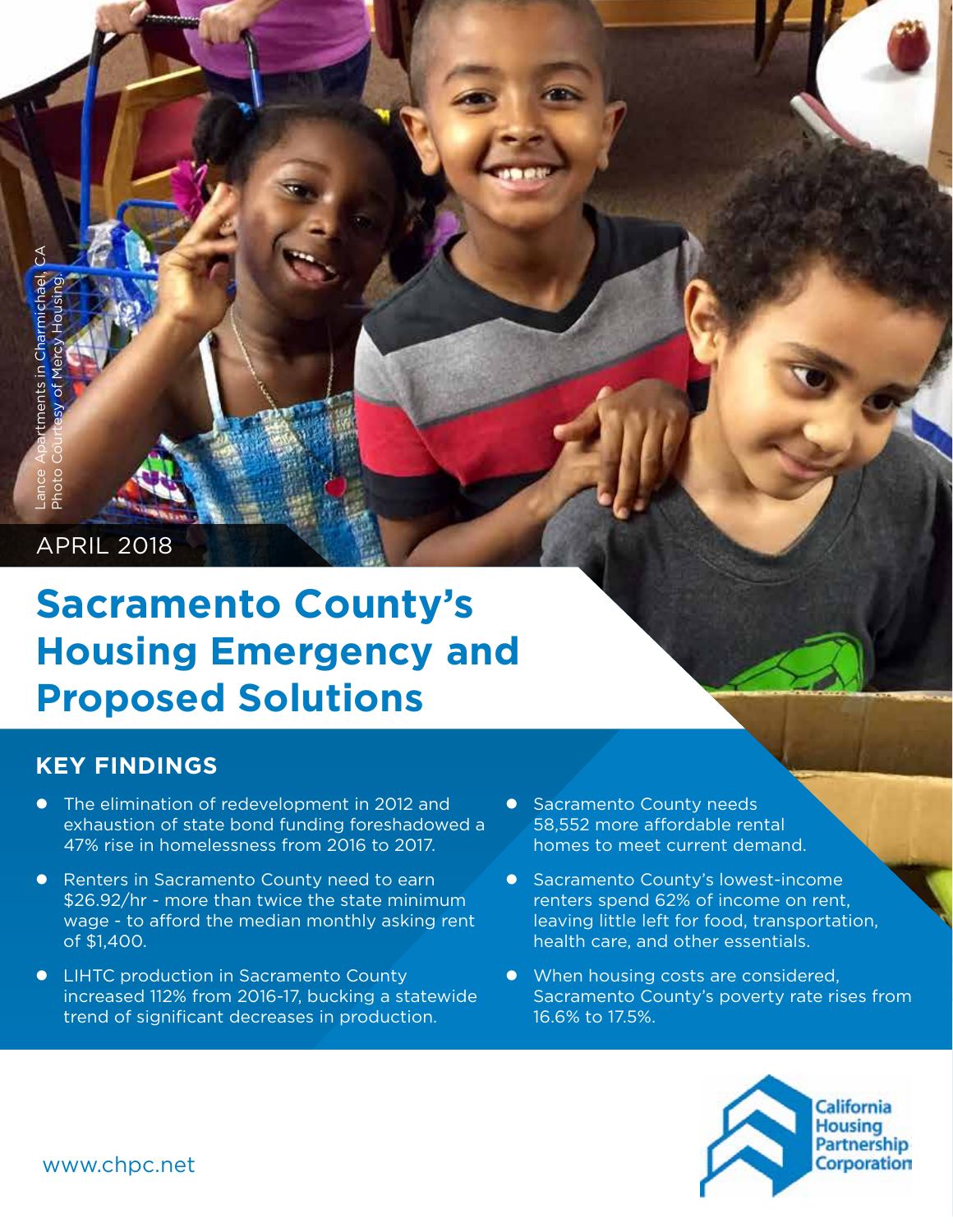### **ELIMINATION OF REDEVELOPMENT & LOSS OF STATE BOND FUNDING FOR HOUSING FORESHADOWED A 47% RISE IN HOMELESSNESS IN 2016-17**



*Source: CHPC analysis of 2006-2011 Annual California Department of Housing and Community Development (HCD) Redevelopment Housing*  2,500 *Activities Report; 2006-2016 annual HCD Financial Assistane Programs Reports. Housing and Urban Development (HUD). PIT and HIC Data Since 2007. Note fiscal years are indicated by second half of fiscal year (e.g. FY 2006 -2007 is presented as 2007).*

 $\mathbf{1}$ 

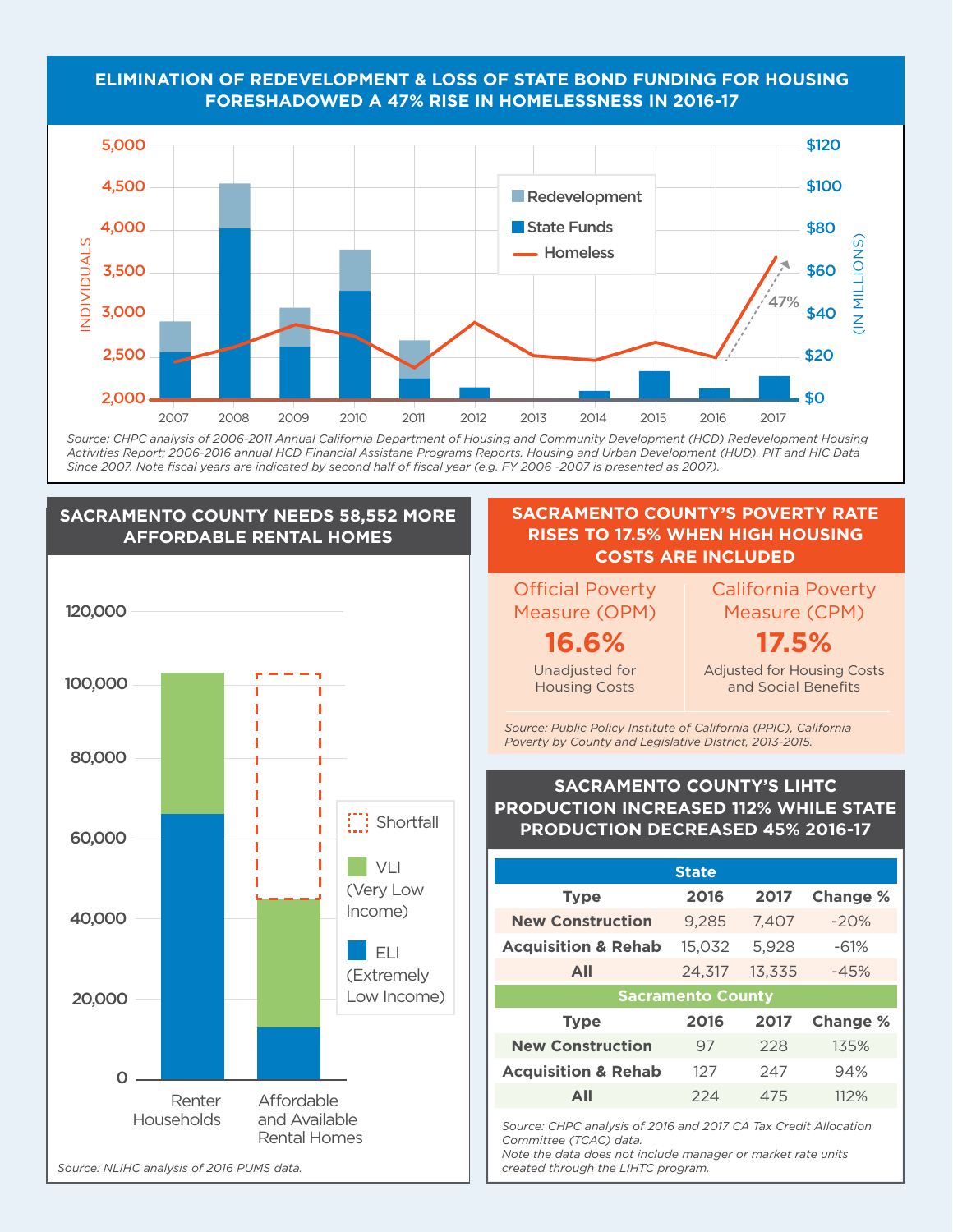#### **RENTERS NEED TO EARN 2.4 TIMES MINIMUM WAGE TO AFFORD MEDIAN ASKING RENTS**



*Source: Paul Waddell, Urban Analytics Lab, University of California, Berkeley, retrieved from analysis of online Craigslist listings in April 2018.*  \$120 *CHPC analysis of Bureau of Labor Statistics Median Annual Wage Data for CA Occupations for 2017.*



#### **PERCENTAGE OF SEVERELY RENT BURDENED\* HOUSHOLDS BY INCOME GROUP**



*\*Severely rent-burdened households spend more than 50% of their income towards rent.*

# **ABOUT CHPC**

THE STATE CREATED THE CALIFORNIA HOUSING PARTNERSHIP NEARLY 30 YEARS AGO AS A PRIVATE NONPROFIT ORGANIZATION WITH A PUBLIC MISSION: TO MONITOR, PROTECT, AND AUGMENT THE SUPPLY OF HOMES AFFORDABLE TO LOWER-INCOME CALIFORNIANS AND TO PROVIDE LEADERSHIP ON AFFORDABLE HOUSING FINANCE AND POLICY. SINCE 1988, THE CALIFORNIA HOUSING PARTNERSHIP HAS ASSISTED NONPROFIT AND LOCAL GOVERNMENT HOUSING AGENCIES ACROSS THE STATE TO LEVERAGE MORE THAN \$14 BILLION IN PRIVATE AND PUBLIC FINANCING TO CREATE AND PRESERVE 70,000 AFFORDABLE HOMES.